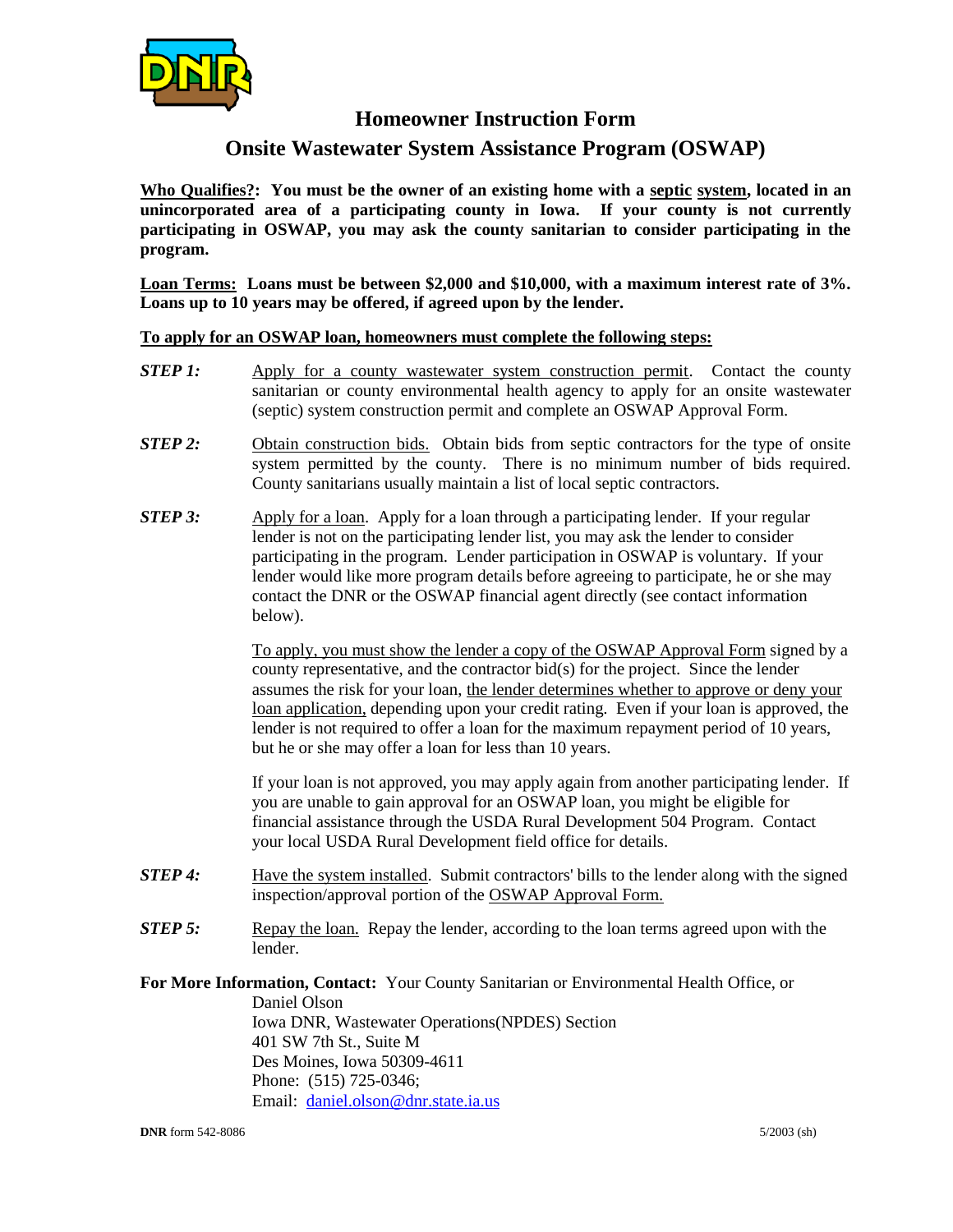

**OSWAP Approval Form**

**Requires County Signatures for (1) Onsite System Plan and (2) Final Inspection**

| Phone: ______________________(Home) ______________(Work) ____________________(Cell)                                  |                                         |
|----------------------------------------------------------------------------------------------------------------------|-----------------------------------------|
|                                                                                                                      |                                         |
|                                                                                                                      |                                         |
|                                                                                                                      |                                         |
|                                                                                                                      |                                         |
| Legal Description _____ $\frac{1}{4}$ ____ $\frac{1}{4}$ Section _______ Tier ______ Range ________                  |                                         |
|                                                                                                                      |                                         |
|                                                                                                                      |                                         |
| <b>Type of Building</b> (check one box below):                                                                       |                                         |
| $\Box$                                                                                                               |                                         |
| System Design Flow in Gallons/Day: $(150 \times # BRs, \text{ if a home})$                                           |                                         |
| <b>Soil Evaluation:</b> Is Site Suitable for Soil Absorption System? Yes __ No __                                    |                                         |
| Soil Test Method (check one or both boxes): Percolation Test $\Box$ Soil Evaluation $\Box$ Other:                    |                                         |
|                                                                                                                      |                                         |
| Limiting Layer Depth: Limitation Type (Rock, Impervious Clay, Groundwater): ____________                             |                                         |
| <b>Onsite Wastewater System Plan:</b>                                                                                |                                         |
| 1. Septic Tank: # Tanks _____ Total Capacity (Gallons) _________ Material (Concrete, Plastic) ____________           |                                         |
| 2. Secondary Treatment System:                                                                                       |                                         |
|                                                                                                                      |                                         |
| b. Other: (e.g. Sand Filter, Mech/Aerobic, etc) Type _______________________Size _____________________________       |                                         |
| Brand (if applicable) __________________Additional Treatment (if applicable) _______________________                 |                                         |
| 3. Is This a Surface Discharging System? Yes __ No ___ Is NPDES Permit Applied For? Yes __ No ___                    |                                         |
|                                                                                                                      |                                         |
|                                                                                                                      |                                         |
|                                                                                                                      |                                         |
|                                                                                                                      |                                         |
|                                                                                                                      |                                         |
| Is Completed System Same as Plan? Yes __ No __ If not, describe completed system: _________________                  |                                         |
| <u> 1989 - Johann Stein, marwolaethau a bhann an t-Amhain Aonaich an t-Amhain Aonaich an t-Amhain Aonaich an t-A</u> | OSWAP # (Co., Yr., #) _ _ - _ _ - _ _ _ |
| (2) Completed System Approved Completed System Approved Completed System Approved                                    |                                         |

County Representative

**DNR** form 542-8045 (revised) 6/2003 (sh)